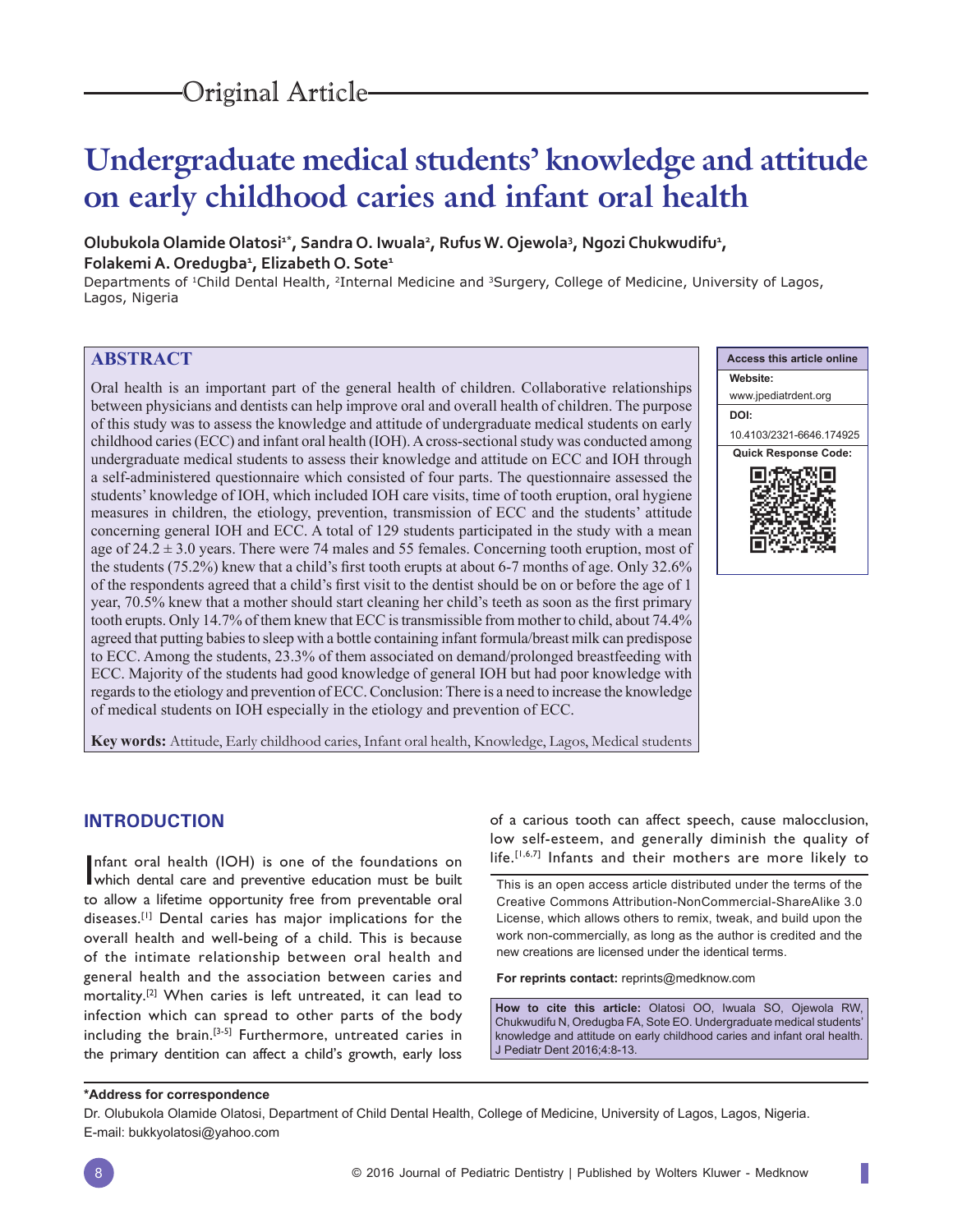visit physicians than dentists. Therefore, it is important for medical personnel to have a knowledge of etiology and other associated risk factors of early childhood caries (ECC), to support appropriate decisions regarding timely and effective intervention, as well as facilitate the establishment of a dental home.<sup>[8-10]</sup> The American Association of Paediatric Dentistry recommends healthcare professionals and stakeholders in children's oral health to support the identification of a dental home for all infants by 12 months of age.<sup>[1]</sup> Therefore, integrating child oral health disease prevention and promotion strategies into the medical curriculum can improve access to appropriate dental health education and referring time for a dental intervention.[11-14]

The purpose of this study was to determine the baseline knowledge and attitude of undergraduate medical students regarding ECC and IOH and to propose ways to improve the undergraduate medical and dental curriculum particularly in the prevention of IOH diseases.

## **MATERIALS AND METHODS**

#### **Study location, design, and population**

A cross-sectional study was carried out among final year students of the College of Medicine, University of Lagos in January 2015. The College of Medicine University of Lagos is one of the oldest Medical Schools in Nigeria. It was founded in 1962 and has admitted students annually into a 6 years degree course in medicine.

This study was approved by the Health Research and Ethics Committee of the Lagos University Teaching Hospital. Participation was voluntary, and the students were free to withdraw from the study at any point in time.

#### **Sampling methodology**

Purposive sampling method was employed. All final year medical students were invited to participate in the study. One hundred and forty-nine students were eligible to participate in the study. Of the 149 questionnaires distributed, 129 were returned giving a response rate of 86.6%. All the returned questionnaires were analyzed.

#### **Data collection**

Data were collected with the aid of a structured self-administered questionnaire. The questionnaire was researcher developed, based on articles on the perception of ECC and child oral health among medical students.[15,16] Face validation of the questionnaire was done by experts in child dental health and dentistry. All, but one question was closed ended. The questionnaire contained no identifiers and questionnaires were distributed by the co-investigators immediately after scheduled lectures and retrieved after 15 min.

The participating students completed a 20-question survey that included four sections. The first part contained questions on sociodemographic characteristics (age and gender). The second part assessed the knowledge of IOH, which included IOH care visits, time of tooth eruption, and oral hygiene measures in children while the third part of the questionnaire evaluated the knowledge of the etiology, prevention, and transmission of ECC. The fourth part assessed the students' attitude concerning general IOH and ECC.

#### **Data management and statistical analysis**

The questionnaires were entered into excel worksheet for cleaning and imported into Statistical Package for Social Sciences (SPSS) version 21.0 (SPSS Inc., Chicago, IL, USA) for analysis. Continuous variables were expressed as means with standard deviation or frequencies with accompanying percentages in parenthesis. Chi-square test or Fishers exact test (where applicable) was used to determine associations between categorical variables. Nonparametric tests were employed for data that were not normally distributed. Eighteen questions assessed the knowledge of the students on ECC and child oral health. A score of 1 was assigned for a correct response to a question while 0 was assigned for an incorrect response, "do not know" response or no response to a question. The sum of the scores was computed for each student. A score of ≥50% was described as good knowledge while a score of <50% was described as poor knowledge. Statistical significant was set a  $P < 0.05$ .

## **RESULTS**

A total of 129 students participated in the study with a mean age of  $24.2 \pm 3.0$  years. There were 74 (57.4%) males and 55 (42.6%) females. Majority of the students had good knowledge of general IOH (85.3%) but had poor knowledge of ECC (71.3%) [Figures 1 and 2].

Concerning tooth eruption, most of the students (75.2%) knew that a child's first tooth erupts at about 6-7 months of age. Only 32.6% of the respondents agreed that a child's first visit to the dentist should be on or before the age of 1 year. Eighty-nine (69%) of them stated that a child should visit the dentist routinely at least twice a year also 91 (70.5%) knew that a mother should start cleaning her child's teeth as soon as the first primary tooth erupts. Twenty-two (17.1%) of them replied that a baby's tooth should be cleaned with soft toothbrush/toothpaste while (61.2%) agreed that the amount of toothpaste to be used for brushing a child's tooth should be pea size [Table 1].

With regards to the etiology of dental caries, 93% agreed that that refined sugars can cause dental caries and that dental caries is a preventable disease. One hundred and twenty-two (94.6%) stated that fluoride in water or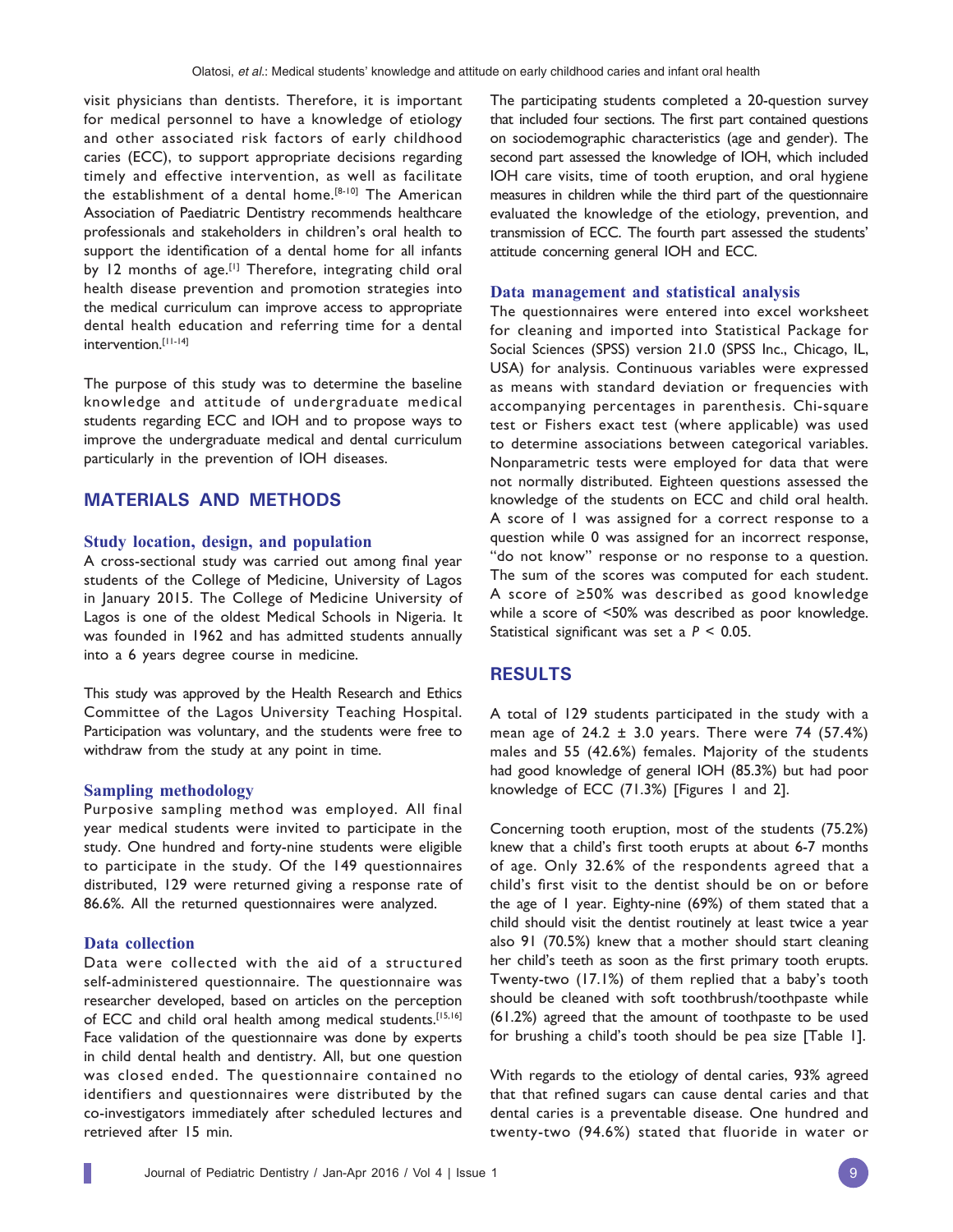toothpaste can make teeth stronger and also prevent dental caries [Figure 3].

The respondents' awareness of causative factors for ECC was poor (71.3%). Only 14.7% of them knew that ECC is transmissible from mother to child, about 74.4% agreed that putting babies to sleep with a bottle containing infant formula/

### **Table 1: Knowledge of the students on infant oral health**

| Questions                                                            | n (%)     |
|----------------------------------------------------------------------|-----------|
| The mouth of a neonate is free from bacteria                         |           |
| Yes                                                                  | 31(24.0)  |
| No*                                                                  | 77 (59.7) |
| Do not know                                                          | 21(16.3)  |
| At what age does the first tooth erupt?                              |           |
| At birth                                                             | 0(0.0)    |
| 12 months                                                            | 6(4.7)    |
| 6-7 months*                                                          | 97 (75.2) |
| 8-9 months                                                           | 11(8.5)   |
| Do not know                                                          | 15(11.6)  |
| When should a child go for the first dental visit?                   |           |
| When there is toothache/tooth decay                                  | 3(2.3)    |
| After the age of 2 years                                             | 23 (17.8) |
| When all the baby teeth have erupted                                 | 12(9.3)   |
| On or before the age of 1 year*                                      | 42 (32.6) |
| Do not know                                                          | 49 (38.0) |
| How often should a child visit the dentist?                          |           |
| Once a year                                                          | 23 (17.8) |
| Twice a year*                                                        | 89 (69.0) |
| When a dental problem is noticed                                     | 6(4.7)    |
| Do not know                                                          | 11(8.5)   |
| When should a mother start cleaning her child's teeth?               |           |
| When the first milk tooth erupts*                                    | 91 (70.5) |
| When all milk teeth have erupted                                     | 12(9.3)   |
| When the first permanent tooth erupts                                | 9(7.0)    |
| When all permanent teeth have erupted                                | 2(1.6)    |
| Do not know                                                          | 15(11.6)  |
| What should be used in cleaning babies' teeth?                       |           |
| Cotton wool and salt                                                 | 18 (14.0) |
| Cotton wool and toothpaste                                           | 68 (52.7) |
| Face towel and water                                                 | 2(1.6)    |
| Soft toothbrush and toothpaste*                                      | 22(17.1)  |
| Do not know                                                          | 19 (14.7) |
| What size of toothpaste should be<br>placed on a child's toothbrush? |           |
| Pea size*                                                            | 79 (61.2) |
| Bean size                                                            | 10(7.8)   |
| Half the length of a toothbrush                                      | 16 (12.4) |
|                                                                      |           |
| The entire length of a toothbrush<br>Do not know                     | 3(2.3)    |
| At what age should a child start brushing unassisted?                | 21(16.3)  |
| $1-3$ years                                                          | 5(3.9)    |
| 4-6 years                                                            | 54 (41.9) |
| 7-9 years*                                                           | 52 (40.3) |
| >15 years                                                            | 5(3.9)    |
| Do not know                                                          | 13(10.1)  |
|                                                                      |           |

\* correct responses



**Figure 1:** Knowledge score of the students on infant oral health







**Figure 3:** Distribution of correct knowledge responses of the students on the etiology of dental caries. \*Correct responses

breast milk can predispose to ECC. Among the students, 23.3% of them associated with demand/prolonged breastfeeding with ECC. About 23% of them opined that a baby's tooth be cleaned with napkin/face towel after feeding [Figure 4].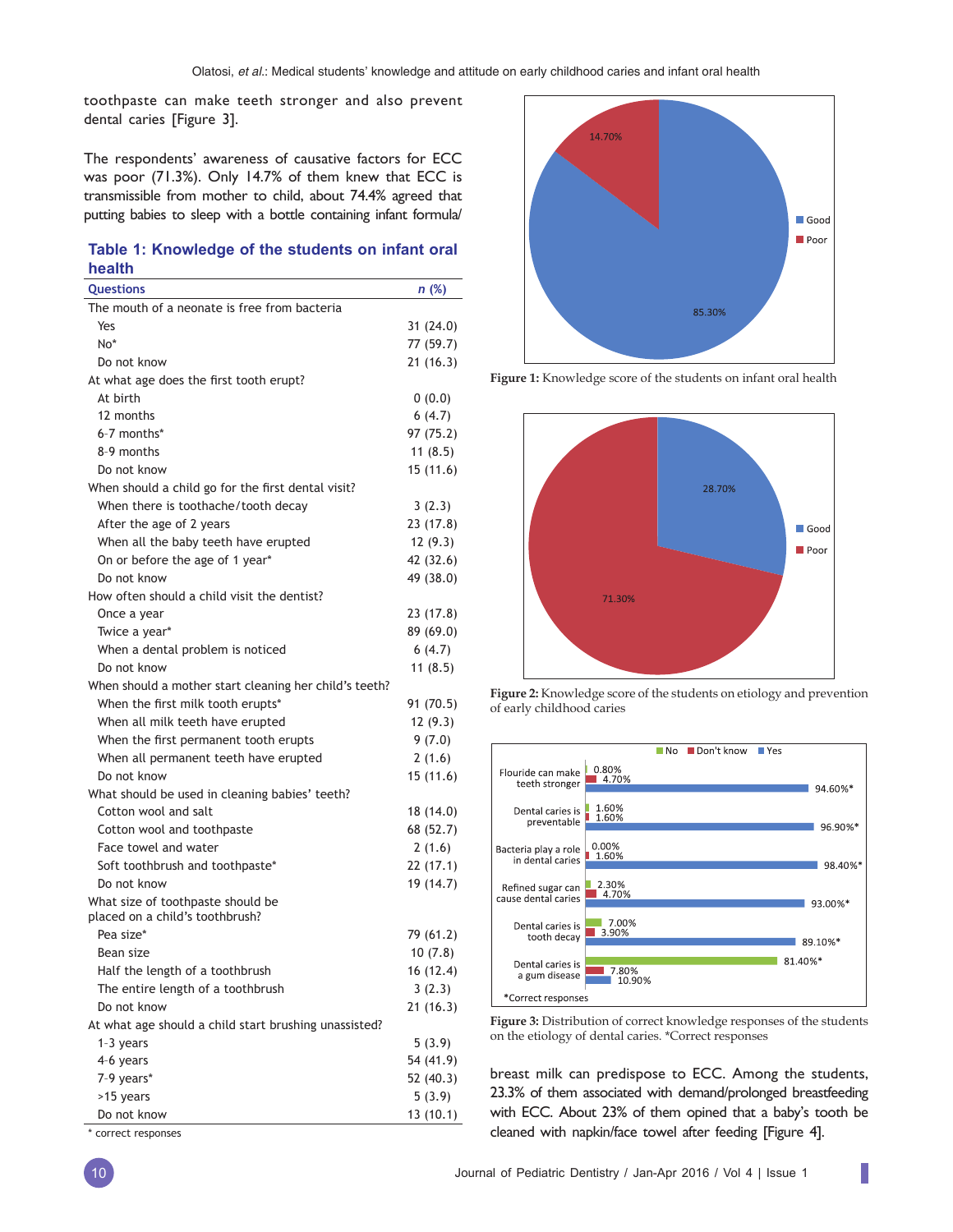Olatosi, *et al*.: Medical students' knowledge and attitude on early childhood caries and infant oral health



**Figure 4:** Distribution of correct knowledge responses of students on etiology of early childhood caries. \*Correct response

The association of age and gender with the knowledge of IOH and ECC among the students is seen in Table 2. There was no significant association of the students' knowledge of ECC and IOH with their age. However, male students were more knowledgeable concerning general IOH than the female students; this association was significant  $P = 0.001$ .

Overall the students had a positive attitude, 85% of them were willing to increase their knowledge on IOH and ECC [Table 3].

## **DISCUSSION**

The study assessed graduating medical students' knowledge and attitude regarding IOH and ECC. The results provide valuable information which can help to improve the undergraduate medical particularly in the prevention of IOH diseases. Primary preventive strategies for oral health are an essential public health priority since dental caries is the most common chronic disease among children worldwide.[11] ECC is a virulent form of dental caries usually affecting children, it progress and can begin soon after the eruption of teeth.<sup>[12,13]</sup> If left untreated can result in pain and potential life-threatening infection and diminish the overall quality of life of a child.[2,3,5,14]

There is a need for other health professionals to be involved in child oral health promotion as pediatricians, and other general medical practitioners are more likely to come in contact with children in their first few years of life before a pediatric dentist.<sup>[5,15]</sup> The American Academy of Pediatric Dentistry guideline on IOH recommend that all primary health care professionals who serve parents and infants should provide education on the etiology and prevention of ECC.<sup>[1]</sup> Therefore, integrating child oral health disease prevention and promotion strategies into the medical curriculum can improve access to proper

#### **Table 2: Association of age and gender with knowledge**

| <b>Demographics</b> | <b>ECC</b> |                     |   | <b>IOH</b>                                           |      |   |
|---------------------|------------|---------------------|---|------------------------------------------------------|------|---|
|                     | Good       | Poor                | P | Good                                                 | Poor | P |
| Gender, $n$ $%$ )   |            |                     |   |                                                      |      |   |
| Male                |            |                     |   | 21 (28.4) 53 (71.6) 0.541 57 (77.0) 17 (23.0) 0.001* |      |   |
| Female              |            | 16 (29.1) 39 (70.9) |   | $53(96.4)$ 2(3.6)                                    |      |   |
| Age (years)         |            |                     |   |                                                      |      |   |
| >23                 |            |                     |   | 24 (28.9) 59 (71.1) 0.553 69 (83.1) 14 (16.9) 0.258  |      |   |
| < 23                |            | 13 (28.3) 33 (71.7) |   | 41 (89.1) 5 (10.9)                                   |      |   |
|                     |            |                     |   |                                                      |      |   |

ECC: Early childhood caries, IOH: Infant oral health

| Table 3: Attitude of the respondents to ECC and IOH                        |         |        |                 |  |  |  |
|----------------------------------------------------------------------------|---------|--------|-----------------|--|--|--|
| <b>Questions</b>                                                           | Yes (%) | No (%) | Do not know (%) |  |  |  |
| Do you think you have<br>adequate knowledge of<br>oral health in children? | 23.1    | 10.1   | 66.7            |  |  |  |
| Will you like to increase<br>your knowledge on oral<br>health in children? | 85.3    | 7.8    | 7.0             |  |  |  |

ECC: Early childhood caries, IOH: Infant oral health

dental health education as well as appropriate and timely referral for dental intervention.<sup>[5,15]</sup>

In the present study, the knowledge of the students concerning IOH was adequate but their knowledge on etiology and prevention of ECC was inadequate. Only about 14.7% of them knew that dental caries is an infectious disease and can be transmissible from mother to child this is comparable to a value of 19.5% in a study by Bhat *et al*. [16] Dental caries is a transmissible disease, the causative microorganisms include mutans streptococci (MS) and *Lactobacillus* species. MS can be transmitted vertically from caregiver to a child through salivary contact, children who have mothers with a high level of MS are at greater risk of acquiring the earlier than children whose mothers have low levels.<sup>[17,18]</sup> Horizontal transmission forms other members of the family, day care or school. Eliminating the sharing of utensils such as cups, spoons, pacifiers can help reduce a child's acquisition of cariogenic microbes.<sup>[1,18]</sup> Experts have recommended that parents/siblings should reduce their levels of MS to decrease the transmission of cariogenic microbes.<sup>[1,18]</sup> Concerning oral hygiene practices, 23% of the students responded that the gum pads should be cleaned, this is comparable to 25% in a study by Kumari et al.<sup>[19]</sup> but lower than the study by Bhat *et al*. [16] (79.4%). Almost all the students (70.5%) agreed that mothers should start cleaning their children's teeth as soon as the first milk erupts and but only a few of them knew the appropriate material to use for cleaning. More than half of the students (68%) suggested that cotton wool and toothpaste should be used. Oral hygiene measures for a child should start not later than when the first tooth erupts. A soft toothbrush of appropriate size should be used by the parents to clean their children's teeth.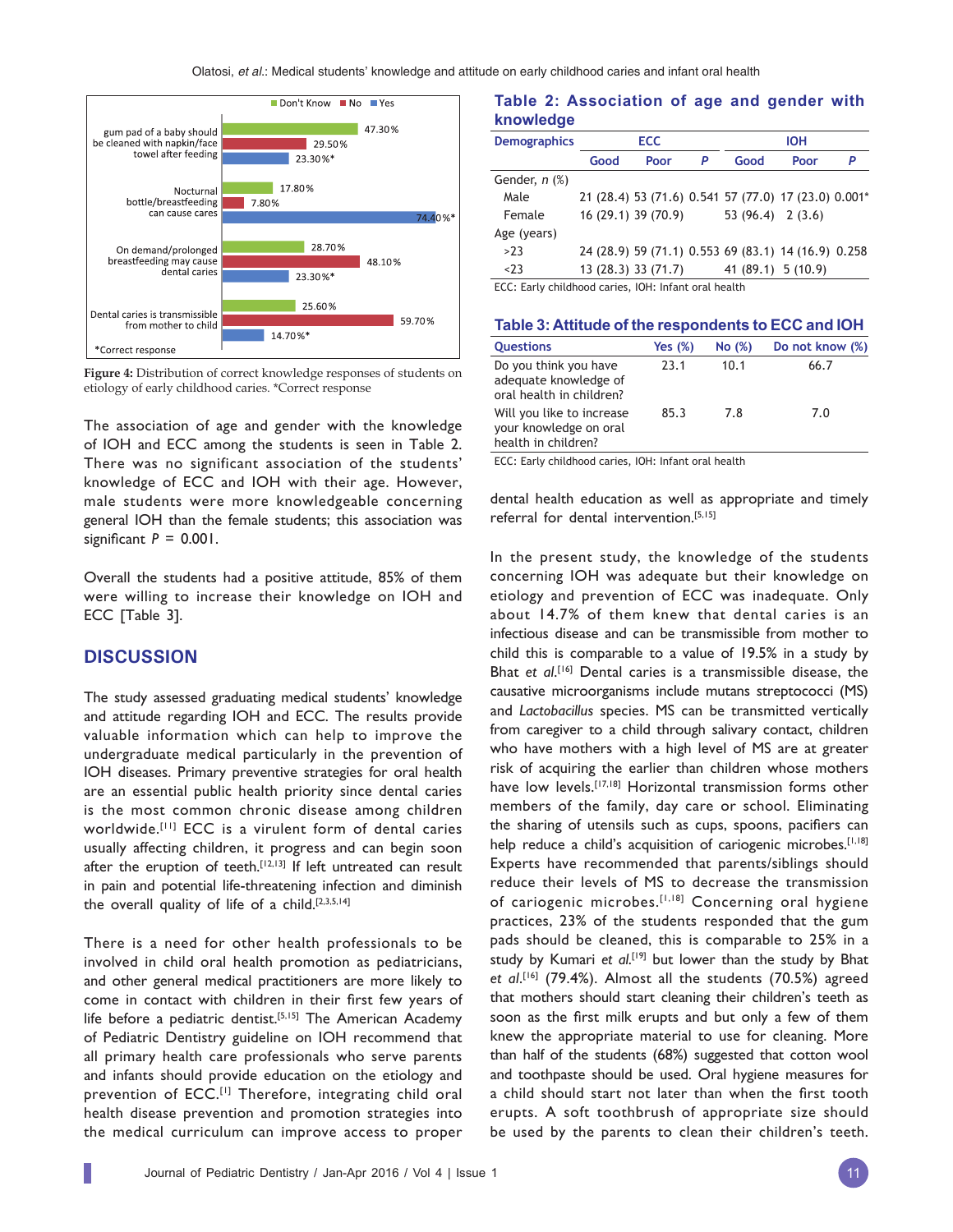Children under the age of 3 years should use a smear of fluoridated toothpaste while children 3-6 years should use a pea size amount of toothpaste.<sup>[1]</sup> Most of the students were in line with this.

Feeding practices such as high sugar diets, the frequency of consumption of sugar-containing snacks and drinks in between meal have been associated with ECC.[20,21] Furthermore, frequent night time bottle feeding with infant formula and "at will" breastfeeding have been associated with ECC but not consistently implicated.[1,22,23] Almost all the students (93%) were aware that high sugar diet is a causative factor for ECC. Also, 74% agreed that bottle feeding babies at night with infant formula can also predispose to ECC as compared to 63.5% by Kumari *et al*. [19] and 72.6% by Shivaprakash *et al*. [24] With regards to the frequency and duration of breastfeeding, 23% of the students responded that on demand and prolonged duration of breastfeeding may cause ECC this is similar to another recent study.[15] Although there are many inconsistent reports in the literature regarding the relationship between ECC and breastfeeding, the policy statement by the American Academy of Pedodontists and the American Academy of Pediatrics says that infants should not be put to sleep with bottle filled with milk or liquid containing sugar, ad libitum breastfeeding should be avoided after the eruption of the first tooth and other dietary carbohydrates should be commenced, parents should encourage their infants to drink from cup as they approach their age of 1 year, and they should be weaned from bottle between the age of 12 and 18 months.<sup>[1,25]</sup>

There was a significant association of the students' knowledge of IOH with their gender, with the male having better knowledge than the female. This was a surprise finding. This may be due to some unmeasured variations in the class composition and background of the students such as having children.

Overall although the students had adequate knowledge on IOH, their knowledge on the etiology and prevention of ECC was poor. The students agreed that they had insufficient knowledge and will like to increase their knowledge.

The limitation of this study is that this survey was done in one institution, and the results may not be generalized to the full body dental and medical students in Nigeria. This will be a thrust for further research.

## **CONCLUSION**

This study identifies a need to increase the knowledge of medical students on IOH especially in the etiology and prevention of ECC. We recommend that undergraduate medical curriculum should emphasize on oral health topics of public health importance like ECC and its prevention.

#### **Financial support and sponsorship** Nil.

#### **Conflicts of interest**

There are no conflicts of interest.

## **REFERENCES**

- 1. American Academy of Pediatric Dentistry. Clinical Guidelines on Infant Oral Health Care; 2014. Available from: http://www.aapd.org/media/ Policies\_Guidelines/G\_InfantOralHealthCar.pdf. [Last accessed on 2015 Feb 03].
- 2. Folayan MO, Chukwumah NM, Onyejaka N, Adeniyi AA, Olatosi OO. Appraisal of the national response to the caries epidemic in children in Nigeria. BMC Oral Health 2014;14:76.
- 3. Oziegbe EO, Esan TA. Prevalence and clinical consequences of untreated dental caries using PUFA index in suburban Nigerian school children. Eur Arch Paediatr Dent 2013;14:227-31.
- 4. Brook I. Brain abscess in children: Microbiology and management. J Child Neurol 1995;10:283-8.
- 5. Olatosi OO, Sote EO, Akinsola OJ, Oredugba FA, Adenaike AS. Prevention of dental caries: Knowledge, practice and opinion of paediatricians in Lagos. West Afr J Med 2013;32:52-6.
- 6. Cunnion DT, Spiro A 3rd, Jones JA, Rich SE, Papageorgiou CP, Tate A, *et al.* Pediatric oral health-related quality of life improvement after treatment of early childhood caries: A prospective multisite study. J Dent Child (Chic) 2010;77:4-11.
- 7. Sheller B, Churchill SS, Williams BJ, Davidson B. Body mass index of children with severe early childhood caries. Pediatr Dent 2009;31:216-21.
- 8. American Academy of Pediatrics, Section on Pediatric Dentistry and Oral Health. A policy statement: Preventive intervention for paediatricians. Pediatrics 2008;122:1387-94.
- Harrison R. Oral health promotion for high-risk children: Case studies from British Columbia. J Can Dent Assoc 2003;69:292-6.
- 10. American Academy of Pediatrics. Policy on oral health risk assessment timing and establishment of the dental home. Pediatrics 2003;111:1113-6.
- 11. US Department of Health and Human Services. Oral Health in America: A Report of the Surgeon General. Rockville, MD: US Department of Health and Human Services, National Institute of Dental and Craniofacial Research, National Institutes of Health; 2000.
- 12. Gray MM, Marchment MD, Anderson RJ. The relationship between caries experience in the deciduous molars at 5 years and in first permanent molars of the same child at 7 years. Community Dent Health 1991;8:3-7.
- 13. Heller KE, Eklund SA, Pittman J, Ismail AA. Associations between dental treatment in the primary and permanent dentitions using insurance claims data. Pediatr Dent 2000;22:469-74.
- 14. Low W, Tan S, Schwartz S. The effect of severe caries on the quality of life in young children. Pediatr Dent 1999;21:325-6.
- 15. Eigbobo JO, Umanah AU. Perception of graduating medical students on child and maternal oral health in a selected tertiary institution in the Southern part of Nigeria. Nig Q J Hosp Med 2013;23:99-104.
- 16. Bhat PK, Aruna CN, Badiyani BK, Alle R. Knowledge and attitude on infant oral health among graduating medical students in Bangalore City, India. JIMSA 2014;27:13-4.
- 17. Kanasi E, Johansson I, Lu SC, Kressin NR, Nunn ME, Kent R Jr, *et al.* Microbial risk markers for childhood caries in pediatricians' offices. J Dent Res 2010;89:378-83.
- 18. Berkowitz RJ. Mutans streptococci: Acquisition and transmission. Pediatr Dent 2006;28:106-9.